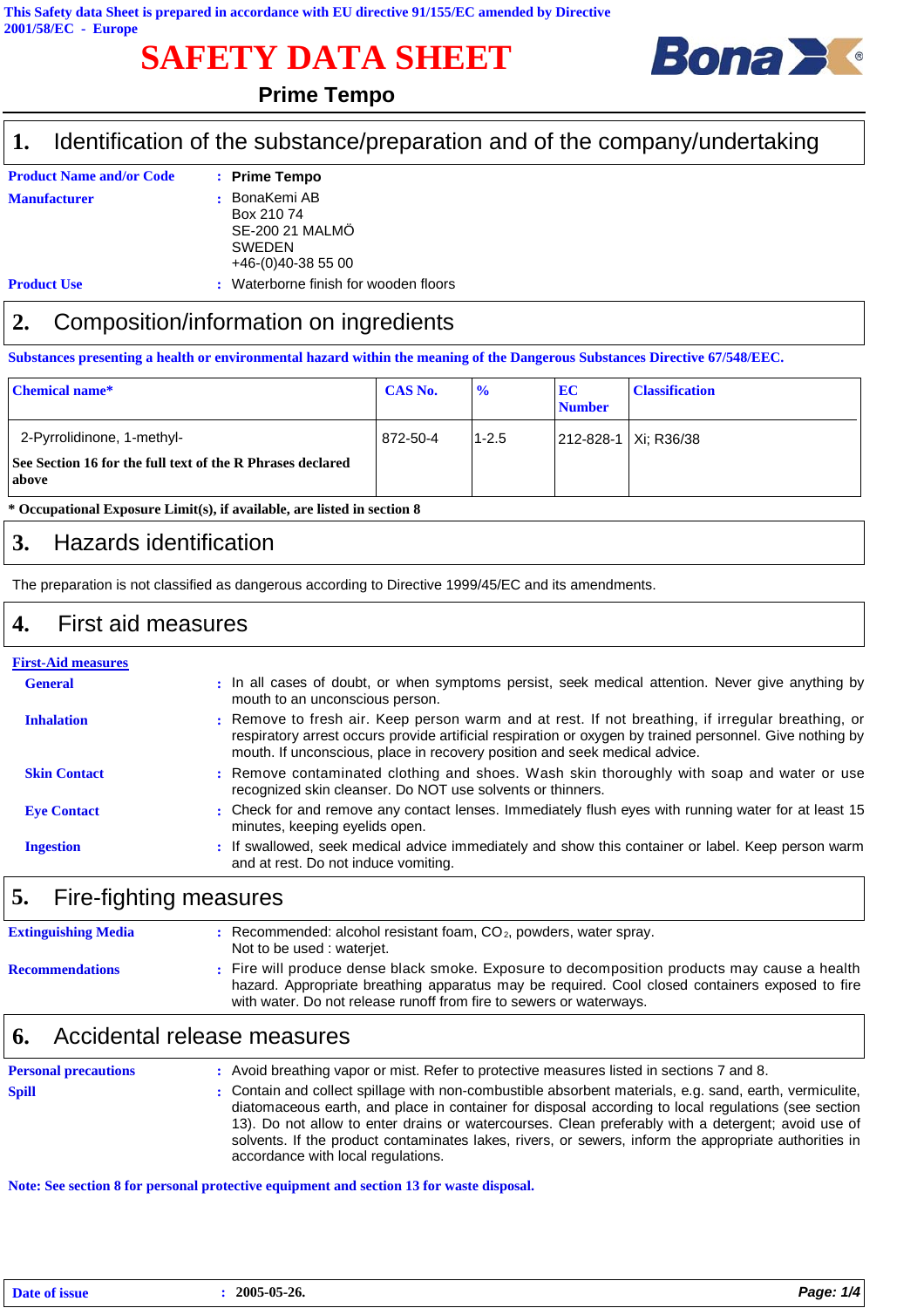### *Prime Tempo*

| 7.              | Handling and storage                                                                                                                                                                                                                                                    |  |  |  |  |  |  |
|-----------------|-------------------------------------------------------------------------------------------------------------------------------------------------------------------------------------------------------------------------------------------------------------------------|--|--|--|--|--|--|
| <b>Handling</b> | : Due to the organic solvents content of the preparation:                                                                                                                                                                                                               |  |  |  |  |  |  |
|                 | Vapors are heavier than air and may spread along floors. Vapors may form explosive mixtures with<br>air. Prevent the creation of flammable or explosive concentrations of vapors in air and avoid vapor<br>concentrations higher than the occupational exposure limits. |  |  |  |  |  |  |
|                 | In addition, the product should be used only in areas from which all naked lights and other sources<br>of ignition have been excluded. Electrical equipment should be protected to the appropriate<br>standard.                                                         |  |  |  |  |  |  |
|                 | Keep container tightly closed. Keep away from heat, sparks and flame. No sparking tools should be<br>used.                                                                                                                                                              |  |  |  |  |  |  |
|                 | Avoid contact with skin and eyes. Avoid the inhalation of dust, particulates and spray mist arising<br>from the application of this preparation.                                                                                                                        |  |  |  |  |  |  |
|                 | Eating, drinking and smoking should be prohibited in area where this material is handled, stored and<br>processed. Workers should wash hands and face before eating, drinking and smoking.                                                                              |  |  |  |  |  |  |
|                 | Put on appropriate personal protective equipment (see Section 8).                                                                                                                                                                                                       |  |  |  |  |  |  |
|                 | Never use pressure to empty: container is not a pressure vessel. Always keep in containers made<br>from the same material as the original one.                                                                                                                          |  |  |  |  |  |  |
|                 | Comply with the health and safety at work laws.                                                                                                                                                                                                                         |  |  |  |  |  |  |
| <b>Storage</b>  | : Store in accordance with local regulations. Observe label precautions. Store in a cool,<br>well-ventilated area away from incompatible materials and ignition sources.                                                                                                |  |  |  |  |  |  |
|                 | Keep away from: OXIDIZING AGENTS, strong alkalis, strong acids.<br>No smoking. Prevent unauthorized access. Containers that are opened must be carefully resealed<br>and kept upright to prevent leakage.<br>Do not empty into drains                                   |  |  |  |  |  |  |

## **8.** Exposure controls/personal protection

| <b>Engineering measures</b>           | : Provide adequate ventilation. Where reasonably practicable, this should be achieved by the use of<br>local exhaust ventilation and good general extraction. If these are not sufficient to maintain<br>concentrations of particulates and solvent vapors below the OEL, suitable respiratory protection<br>must be worn. |
|---------------------------------------|----------------------------------------------------------------------------------------------------------------------------------------------------------------------------------------------------------------------------------------------------------------------------------------------------------------------------|
| <b>Occupational Exposure Limits</b>   | : Not available.                                                                                                                                                                                                                                                                                                           |
| <b>Personal protective equipment</b>  |                                                                                                                                                                                                                                                                                                                            |
| <b>Respiratory system</b>             | : If workers are exposed to concentrations above the exposure limit, they must use appropriate.<br>certified respirators.                                                                                                                                                                                                  |
| <b>Skin and body</b>                  | : Personnel should wear antistatic clothing made of natural fibers or of high-temperature-resistant<br>synthetic fibers.                                                                                                                                                                                                   |
| <b>Hands</b>                          | : For prolonged or repeated handling, use gloves: nitrile.                                                                                                                                                                                                                                                                 |
|                                       | Barrier creams may help to protect the exposed areas of the skin, but should not be applied once<br>exposure has occurred.                                                                                                                                                                                                 |
| <b>Eyes</b>                           | : Use safety eyewear designed to protect against splash of liquids.                                                                                                                                                                                                                                                        |
| <b>Environmental exposure control</b> |                                                                                                                                                                                                                                                                                                                            |

Do not allow to enter drains or watercourses.

## **9.** Physical and chemical properties

| $:$ Liquid.<br>Not available.<br>White.<br>$: 8$ [Basic.]<br>1.04 (Water = 1) |
|-------------------------------------------------------------------------------|
| Soluble in cold water, hot water.                                             |
|                                                                               |

| Dat. | 2005-05-26. | <u>Пааа</u><br>21A |
|------|-------------|--------------------|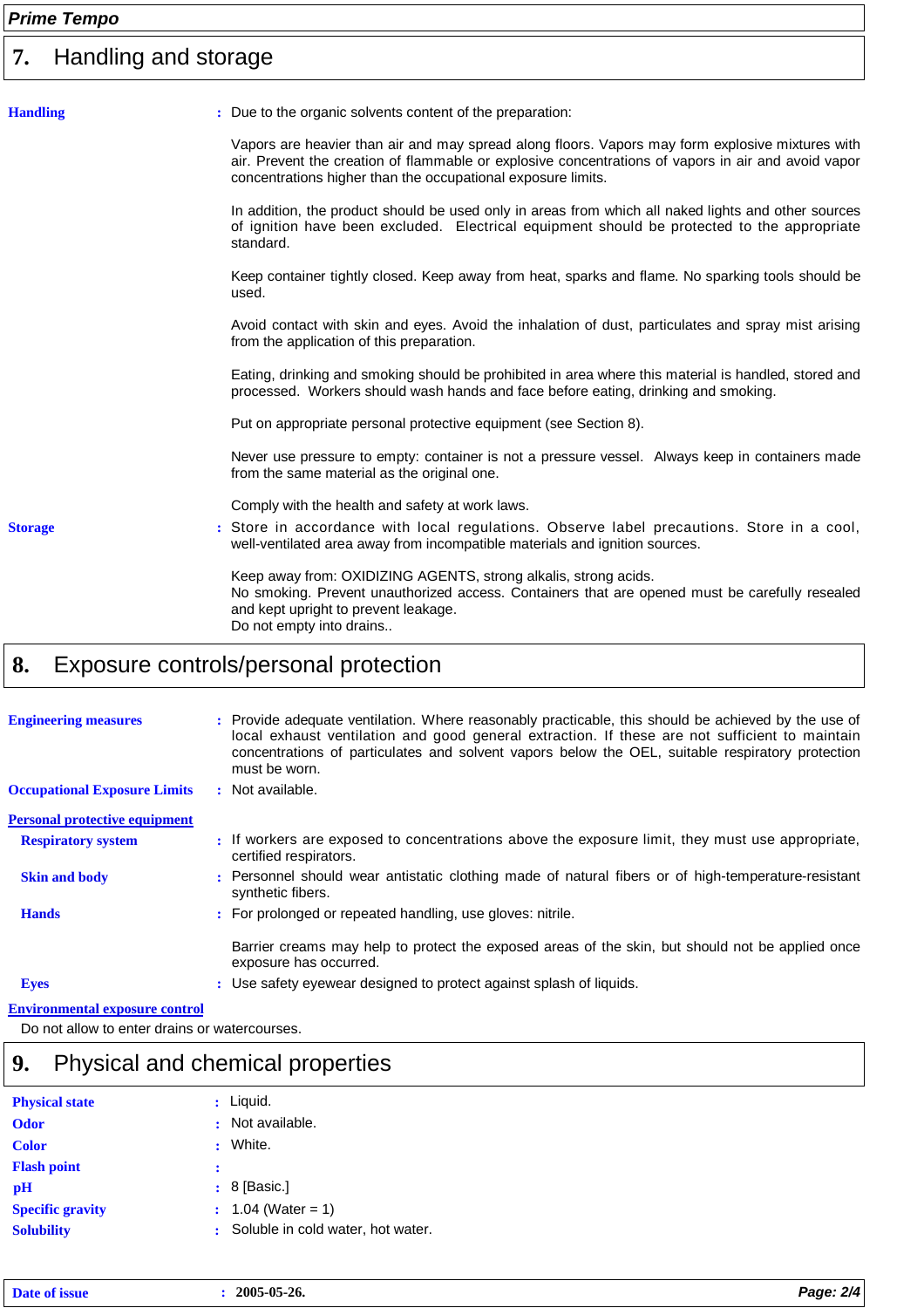*Prime Tempo*

#### 10. Stability and reactivity

Stable under recommended storage and handling conditions (see section 7).

Hazardous decomposition products: carbon monoxide, carbon dioxide, smoke, oxides of nitrogen.

Keep away from the following materials to prevent strong exothermic reactions: OXIDIZING AGENTS, strong alkalis, strong acids.

### **11.** Toxicological information

There is no data available on the preparation itself. The preparation has been assessed following the conventional method of the Dangerous Preparations Directive 1999/45/EC and is classified for eco-toxicological properties accordingly. See Sections 2 and 15 for details.

Exposure to component solvent vapor concentrations in excess of the stated occupational exposure limit may result in adverse health effects such as mucous membrane and respiratory system irritation and adverse effects on the kidneys, liver and central nervous system. Symptoms and signs include headaches, dizziness, fatigue, muscular weakness, drowsiness and, in extreme cases, loss of consciousness.

Solvents may cause some of the above effects by absorption through the skin. Repeated or prolonged contact with the preparation may cause removal of natural fat from the skin, resulting in non-allergic contact dermatitis and absorption through the skin. If splashed in the eyes, the liquid may cause irritation and reversible damage.

### **12.** Ecological information

There is no data available on the preparation itself. Do not allow to enter drains or watercourses.

The preparation has been assessed following the conventional method of the Dangerous Preparations Directive 1999/45/EC and is not classified as dangerous for the environment.

#### **Ecotoxicity Data**

| <b>Ingredient Name</b>     | <b>Species</b>        | <b>Period</b> | <b>Result</b>                 |
|----------------------------|-----------------------|---------------|-------------------------------|
| 2-Pyrrolidinone, 1-methyl- | Fish (LC50)           | 96 hour(s)    | >500 mg/l                     |
|                            | Daphnia (EC50)        | 24 hour(s)    | $>1000 \; \text{mg}/\text{l}$ |
|                            | Aquatic plants (EC50) | 72 hour(s)    | $>500$ mg/l                   |

#### **Ecological information**

| <b>Ingredient Name</b>        |                  | <b>Persistence/degradability</b> |                |                                    |                   |                                                | <b>Bioaccumulative potential</b> |                 |  |
|-------------------------------|------------------|----------------------------------|----------------|------------------------------------|-------------------|------------------------------------------------|----------------------------------|-----------------|--|
|                               | BOD <sub>5</sub> | <b>COD</b>                       | <b>ThOD</b>    | <b>Aquatic</b><br><b>Half-life</b> | <b>Photolysis</b> | <b>Biodegradability LogP</b> <sub>ow</sub> BCF |                                  | <b>Potentia</b> |  |
| 2-Pyrrolidinone,<br>1-methyl- | < 0.002<br>mg/kg | 1.6<br>mg/kg                     | 1.939<br>mg/kg |                                    |                   | Readily                                        | -0.46                            | low             |  |

#### **13.** Disposal considerations

Do not allow to enter drains or watercourses.

Dispose of according to all federal, state and local applicable regulations. **European Waste Catalogue :** 08 01 12

**(EWC)**

**Hazardous Waste :** To present knowledge of the supplier, this product is not regarded as hazardous waste as defined by EU Directive 91/689/EC.

#### **14.** Transport information

| <b>Land - Road/Railwav</b>         |   |                  |  |  |
|------------------------------------|---|------------------|--|--|
| <b>UN</b> number                   |   | : Not regulated. |  |  |
| <b>Transport document name</b>     |   |                  |  |  |
| <b>Packing Group</b>               |   |                  |  |  |
| Sea                                |   |                  |  |  |
| <b>UN</b> number                   |   | Not regulated.   |  |  |
| <b>Proper shipping name</b>        |   |                  |  |  |
| <b>Marine pollutant substances</b> | 2 |                  |  |  |
| <b>Packing Group</b>               |   |                  |  |  |
| <b>Marine Pollutant</b>            |   | No.              |  |  |
|                                    |   |                  |  |  |

| Date of issue | 2005-05-26. | Page: 3/4 |
|---------------|-------------|-----------|
|---------------|-------------|-----------|